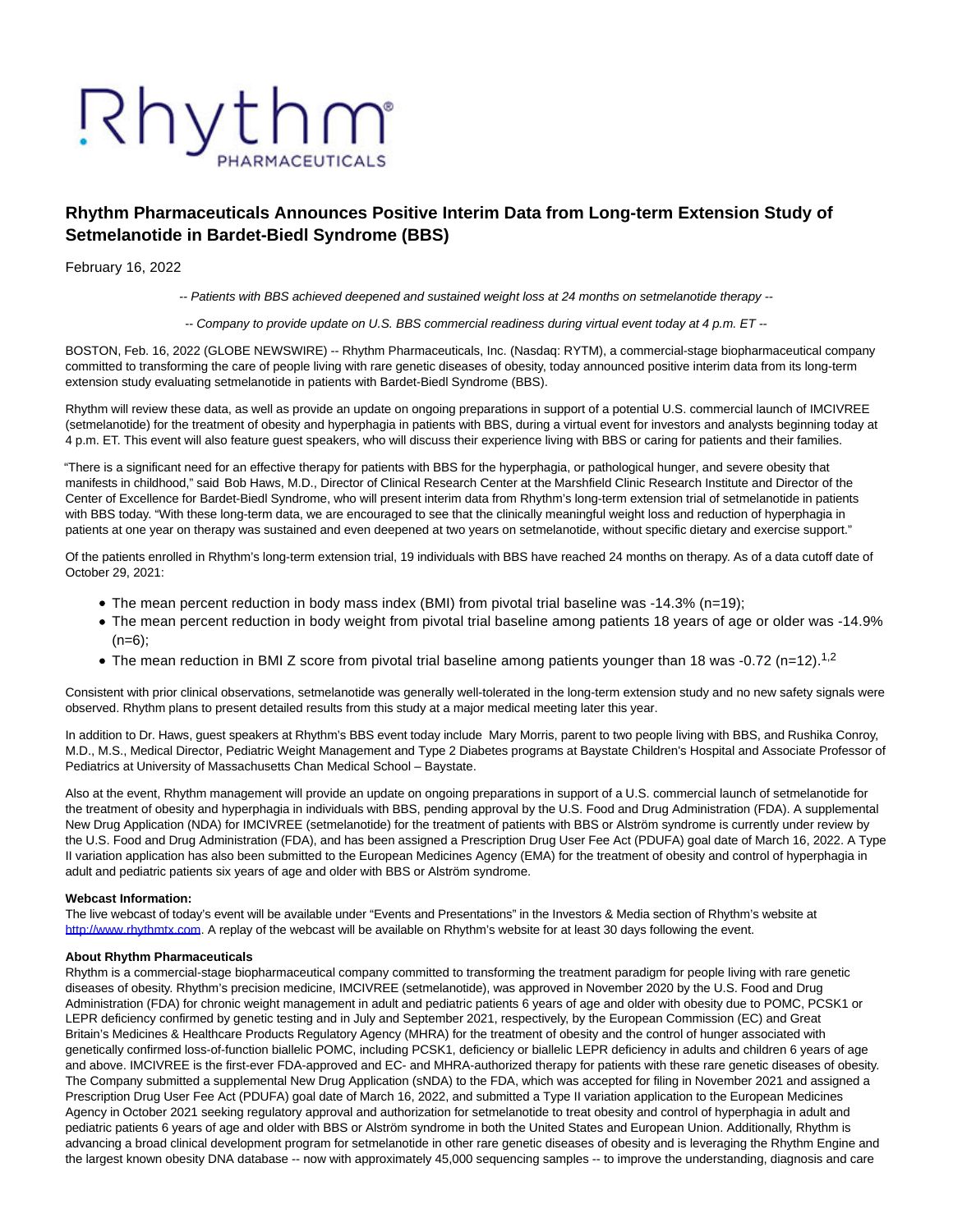of people living with severe obesity due to certain genetic deficiencies. Rhythm's headquarters is in Boston, MA.

# **IMCIVREE® (setmelanotide) Indication**

In the United States, IMCIVREE is indicated for chronic weight management in adult and pediatric patients 6 years of age and older with obesity due to proopiomelanocortin (POMC), proprotein convertase subtilisin/kexin type 1 (PCSK1), or leptin receptor (LEPR) deficiency, confirmed by an FDA-approved genetic test demonstrating variants in POMC, PCSK1, or LEPR genes that are interpreted as pathogenic, likely pathogenic, or of uncertain significance (VUS).

In the EU and Great Britain, IMCIVREE is indicated for the treatment of obesity and the control of hunger associated with genetically confirmed loss-offunction biallelic POMC, including PCSK1, deficiency or biallelic LEPR deficiency in adults and children 6 years of age and above. IMCIVREE should be prescribed and supervised by a physician with expertise in obesity with underlying genetic etiology.

#### **Limitations of Use**

IMCIVREE is not indicated for the treatment of patients with the following conditions as IMCIVREE would not be expected to be effective:

- Obesity due to suspected POMC, PCSK1, or LEPR deficiency with POMC, PCSK1, or LEPR variants classified as benign or likely benign;
- Other types of obesity not related to POMC, PCSK1 or LEPR deficiency, including obesity associated with other genetic syndromes and general (polygenic) obesity.

#### **Important Safety Information**

#### **WARNINGS AND PRECAUTIONS**

**Disturbance in Sexual Arousal:** Sexual adverse reactions may occur in patients treated with IMCIVREE. Spontaneous penile erections in males and sexual adverse reactions in females occurred in clinical studies with IMCIVREE. Instruct patients who have an erection lasting longer than 4 hours to seek emergency medical attention.

**Depression and Suicidal Ideation:** Some drugs that target the central nervous system, such as IMCIVREE, may cause depression or suicidal ideation. Monitor patients for new onset or worsening of depression. Consider discontinuing IMCIVREE if patients experience suicidal thoughts or behaviors.

**Skin Pigmentation and Darkening of Pre-Existing Nevi:** IMCIVREE may cause generalized increased skin pigmentation and darkening of pre-existing nevi due to its pharmacologic effect. This effect is reversible upon discontinuation of the drug. Perform a full body skin examination prior to initiation and periodically during treatment with IMCIVREE to monitor pre-existing and new skin pigmentary lesions.

**Risk of Serious Adverse Reactions Due to Benzyl Alcohol Preservative in Neonates and Low Birth Weight Infants:** IMCIVREE is not approved for use in neonates or infants.

#### **ADVERSE REACTIONS**

The most common adverse reactions (incidence ≥23%) were injection site reactions, skin hyperpigmentation, nausea, headache, diarrhea, abdominal pain, back pain, fatigue, vomiting, depression, upper respiratory tract infection, and spontaneous penile erection.

#### **USE IN SPECIFIC POPULATIONS**

Discontinue IMCIVREE when pregnancy is recognized unless the benefits of therapy outweigh the potential risks to the fetus.

Treatment with IMCIVREE is not recommended for use while breastfeeding.

To report SUSPECTED ADVERSE REACTIONS, contact Rhythm Pharmaceuticals at +1 (833) 789-6337 or FDA at 1-800-FDA-1088 o[r www.fda.gov/medwatch.](https://www.globenewswire.com/Tracker?data=CgfvF45NP9zfHsZBhINSUpbtcxXTXUeUklKLqa8dI-qe_tfxn-zhK7kBGmbe_CCDAPx_Igk9r6uWQaBYkYzyvVdTTFwm7JXwAtgK-hJ2EY80buZ5yJn2RtAwQMdDorWr-4KiI62J9fjt8DfGJD3GvVbfbHbvqCRoijuMHTYAaZQyfrSQjNKyEO5DbwQ_xGno)

Se[e Full Prescribing Information,](https://www.globenewswire.com/Tracker?data=Z2l8lsfzmPwqDVtG8fb86YMyOBDHaeoq_lqU2Grd7Ms0Av-6N9nBsLOZueKbj3m4IR97u7PCyPflO9cArKdTw1fOFvjVEArRCJJhp9_JzqGBM2GwCB1GCd602e8rEAHc0Qp8Lf5oE_apazxMAjvrwA==) [EU SmPC a](https://www.globenewswire.com/Tracker?data=7SdNwiYjfOah8bH_OiBvsx2hnLxvC5EcczBdvDDtTlITOwyakJj4eIWTjS9XexqEV8Ihui_N_SeHyjaFkDyiKUJQbwXlVY2Mp8L3czhYG72C-176A0PbZnQMZ-KG8EsWfknYkKCw6OP2-OXMLV2bmBqxBhKFLyDZhVNiMYlDs68-FqRGr1mOe3W-0ijDRmt4)n[d MHRA SmPC f](https://www.globenewswire.com/Tracker?data=etrbM_B92NmalpRzrypbVkrFif4EWA_eDWvOFRQOwSnnGI_KnZpdhsHxuoVMmQpezo_pwmIqYXqtRefFlssK4A==)or IMCIVREE.

#### **Forward-Looking Statements**

This press release contains forward-looking statements within the meaning of the Private Securities Litigation Reform Act of 1995. All statements contained in this press release that do not relate to matters of historical fact should be considered forward-looking statements, including without limitation statements regarding the potential, safety, efficacy, and regulatory and clinical progress of setmelanotide, including with respect to the long-term extension study, our expectations surrounding potential regulatory submissions, approvals and timing thereof, our business strategy and plans, including regarding commercialization of setmelanotide, and our participation in upcoming events and presentations. Statements using word such as "expect", "anticipate", "believe", "may", "will" and similar terms are also forward-looking statements. Such statements are subject to numerous risks and uncertainties, including, but not limited to, our ability to enroll patients in clinical trials, the design and outcome of clinical trials, the impact of competition, the ability to achieve or obtain necessary regulatory approvals, risks associated with data analysis and reporting, our ability to successfully commercialize setmelanotide, our liquidity and expenses, the impact of the COVID-19 pandemic on our business and operations, including our preclinical studies, clinical trials and commercialization prospects, and general economic conditions, and the other important factors discussed under the caption "Risk Factors" in our Quarterly Report on Form 10-Q for the quarterly period ended September 30, 2021 and our other filings with the Securities and Exchange Commission. Except as required by law, we undertake no obligations to make any revisions to the forwardlooking statements contained in this release or to update them to reflect events or circumstances occurring after the date of this release, whether as a result of new information, future developments or otherwise.

# **Corporate Contact:**

David Connolly Head of Investor Relations and Corporate Communications